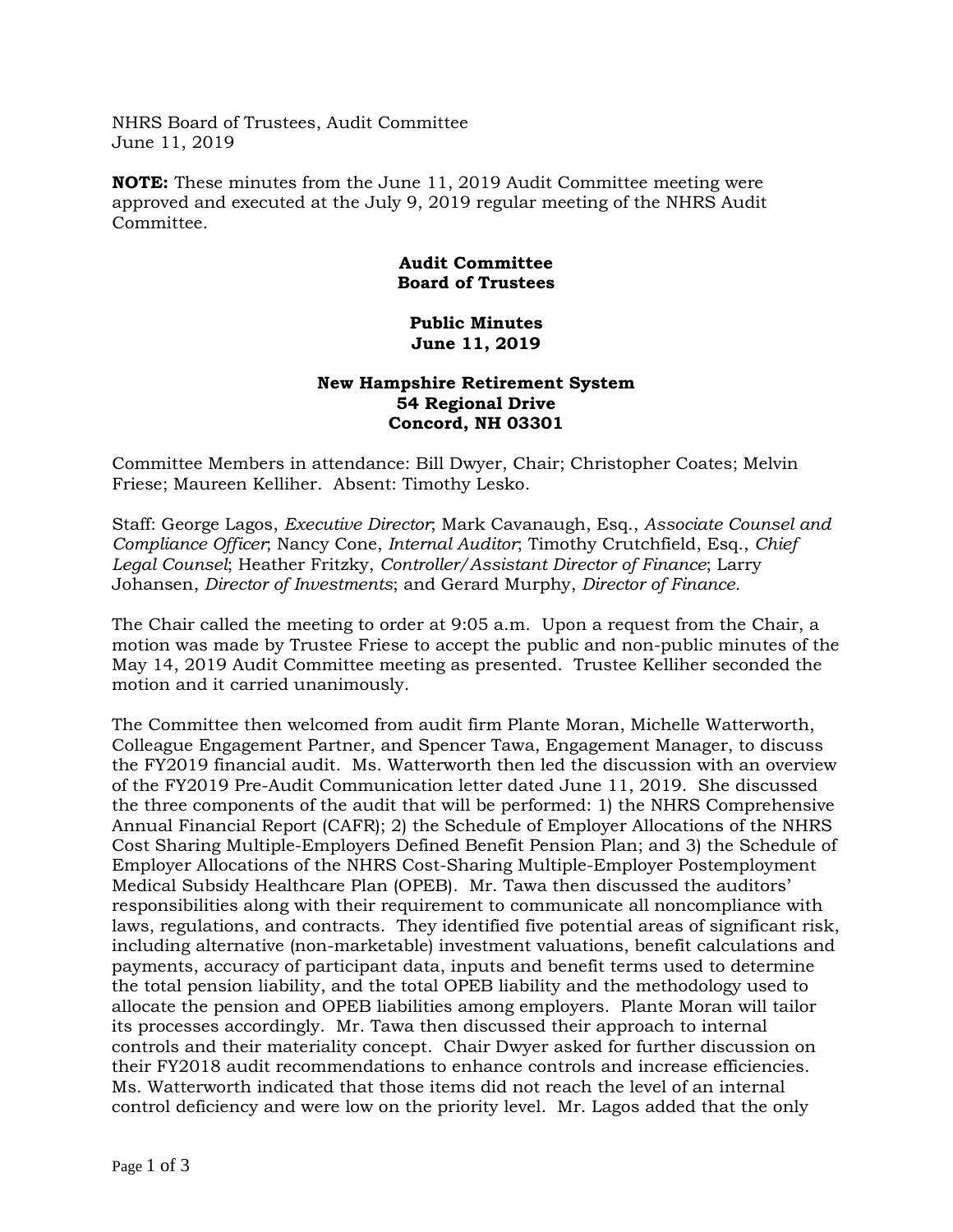item remaining relates to the employer medical subsidy issue, and responses are being discussed with Plante Moran. Ms. Watterworth then asked the Committee members if they have any risks or concerns that they would like the auditors to review. Chair Dwyer indicated that he would like to provide the Committee with an opportunity to meet privately with the auditors.

On a motion by Trustee Kelliher, seconded by Trustee Friese, the Committee entered into a non-public session under RSA 91-A:3, II(c) to discuss a matter which could adversely impact the reputation of someone other than a member of the public body, on a unanimous roll call vote.

At the request of the Chair, representatives from Plante Moran, Michelle Watterworth and Spencer Tawa, along with Ms. Cone, the Internal Auditor, remained for the Committee's non-public session.

On a motion by Trustee Kelliher, seconded by Trustee Friese, the Committee unanimously voted to conclude the non-public session. No votes were taken in the non-public session.

Board Trustee Robert Maloney joined the meeting at 9:30 a.m.

Ms. Cone provided an update on Internal Audit Activities. The GASB 67 & 74 employer census data audits on behalf of Plante Moran are in process. Eleven of the twenty-one employer audits have been completed and provided to Plante Moran. The remaining ten are either in review or in process.

Ms. Cone reviewed the Audit Issues Tracker Report that contains the same two open items as last month, one of which relates to the Employer Contribution Reconciliation Audit that is anticipated to be completed by the end of June when the internal candidate for the Finance Generalist is expected to start. The other issue relates to the QDRO process, a portion of which is scheduled to be completed in July and the remaining portion which will be a long-term implementation in conjunction with the upgrade to PGV3. She then reviewed the status of the FY2019 Audit Plan. The audit of the Finance Vendor Payroll Process is in process. Four planned audits and three internal audit "consulting" items have been completed with three in process.

Ms. Cone then presented for approval the draft FY2020 Internal Audit Plan, which was submitted for review at the May 14, 2019 Audit Committee meeting. Upon a request from the Chair, a motion was made by Trustee Kelliher to approve the FY2020 Internal Audit Plan as presented. Trustee Coates seconded the motion and it carried unanimously. Chair Dwyer reiterated that the Audit Plan is intended to be flexible in response to unanticipated concerns or emerging opportunities to provide essential consulting support to NHRS operations. Chair Dwyer then asked the Committee members their thoughts regarding providing the full Board with the Audit Plan along with the Audit Issues Tracker Report that is already provided to trustees. All Committee members agreed that it would be beneficial.

Next, Ms. Cone provided an update on the Data Security Remediation project. Seventy-nine percent of the items have been completed, which is an increase from seventy percent as reported in May. All thirteen of the medium priority items and